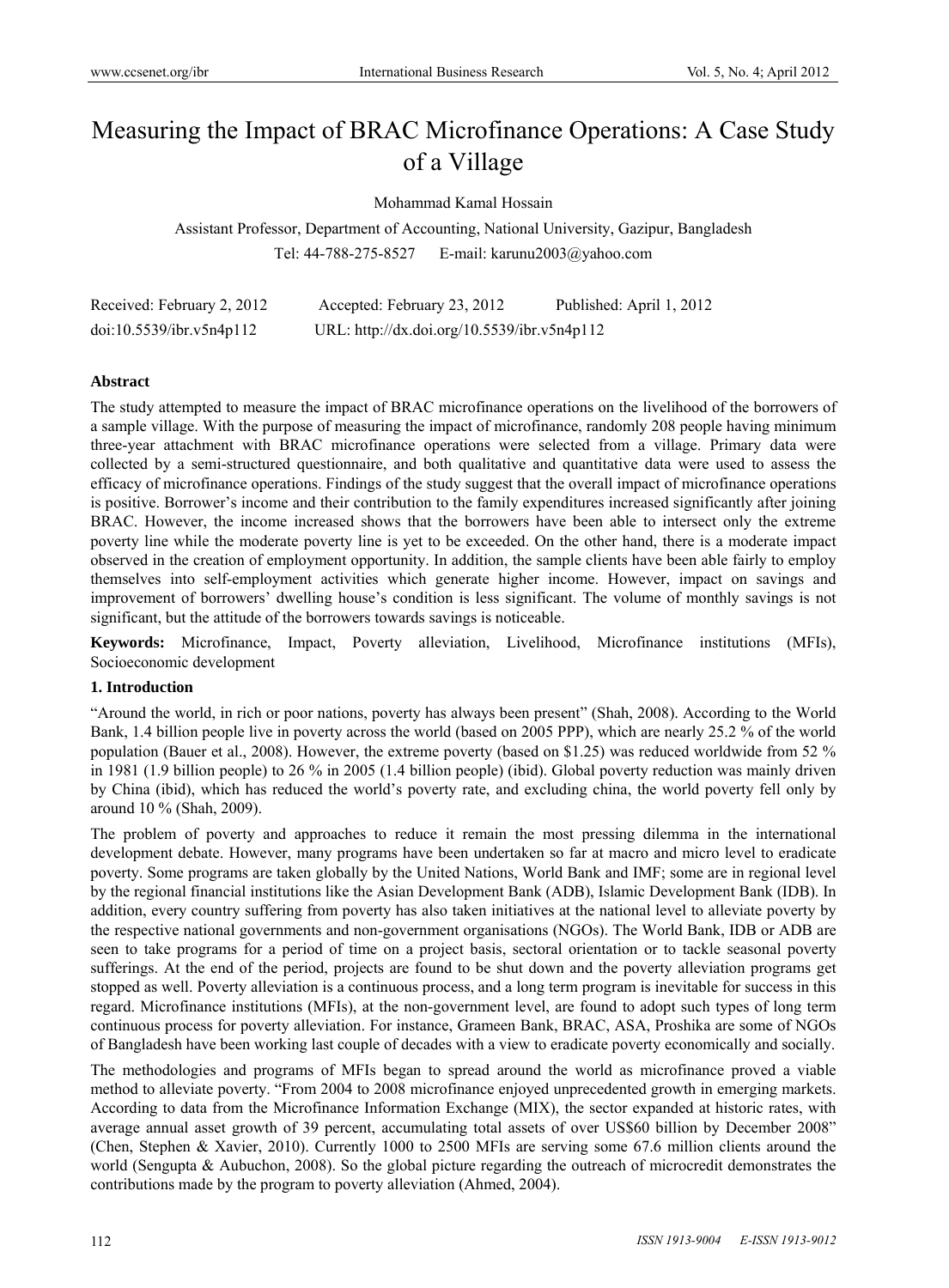There are good reasons to believe that microfinance makes the socio-economic conditions better for the poor. For instance, "the credit program of MFIs is highly successful, which is evidenced by the high repayment rate, awareness generated among the target group and beneficial developmental impact created on the receivers of the credit" (Reddy, 2000). However, some critics disagree that poverty cannot be eradicated with a tiny amount of money provided by MFIs; rather it implicates the poor in the long debt cycle. The answer to this criticism is found in a statement given by Adam Smith (1937; cited in Ahmed, 2004) in his Wealth of Nations. He said "when you have got a little, it is often easy to get more. The great difficulty is to get that little". The economic condition of the destitute poor is so lamentable that they do not have that little amount as well. That little amount is the requirement at the doorsteps of the poor at the right time to help them facilitate and start feasible income generating activities (Ahmed, 2004). The question is "how do the destitute poor people get hold of that little amount"? Only MFIs provide that little amount of money and the poor will be able to make it bigger amount.

## *1.1 BRAC's Microfinance Programs*

BRAC (Bangladesh Rural Advancement Committee), as a non-government organisation (NGO) has emerged as one of the forerunners in the field of development cooperation after the liberation war of Bangladesh. It was founded in 1972 at Sulla village in Sylhet district of Bangladesh in response to the humanitarian needs of thousands of refugees returning to their homes after the war (Ahsan, 2005).

BRAC targets the landless people who are living below the poverty line, with particular focus on women, whose lives are dominated by illiteracy, disease and malnutrition. Their socio-economic empowerment is the primary focus of BRAC activities. With a view to this, collateral free loans, ranging from Tk. 1000-10,000, are disbursed to these members, which are repayable within one year. However, some loans such as house building loan are repayable in more than one year. During the initial period, BRAC arranges various training courses for village organisation (VO) members with a view to developing their skills. The VO members mostly engage, according to their own choice, in various income generating activities such as poultry, livestock, vegetable cultivation, fish culture, plantation, sericulture, small trade including grocery shops and restaurants (Islam, 1996).

BRAC's development efforts are conducted in six main sectors: Economic Development Program, Health Program, Education Program, Social Development Program, Human Rights and Legal services and Disaster Management, Environment & Climate Change (BRAC at a glance, 2009). At present, BRAC's microfinance network covers all the districts of Bangladesh by as many as 293,016 village organisations (VOs) with 8.09 million VO members (ibid), 93 % of whom are women (BRAC net, n.d).

After successful starting out of BRAC microfinance operations in Bangladesh, it has crossed the national demarcation and established itself in the international level. At present, its activities have widened in Afghanistan, Sri Lanka, Tanzania, Uganda, Pakistan, and Southern Sudan. Moreover, BRAC plans to help the citizens of Sierra Leone and Liberia in rebuilding their lives after decades of disastrous civil wars (BRAC net, n.d). When the world will become free from hunger and poverty, BRAC's activities will get stopped. Until then, it will strive "to find practical and scalable approaches to eradicate poverty" wherever is found (ibid).

## *1.2 Objectives of the Study*

The overall purpose of the study is to measure the impact of BRAC microfinance operations on the livelihood of the borrowers. In order to gain an understanding about the efficacy of the microfinance operations, this study addresses a number of aims:

- (a) To what extent BRAC microcredit borrowers have been able to develop themselves economically. That is, to what extent their income, contribution to the family expenditure and savings has increased after being involved with BRAC microcredit operations.
- (b) To what extent BRAC microcredit operations have been able to improve borrowers' dwelling house condition, to make them diverted to high income generating activities and to create employment opportunities.

#### *1.3 Limitations of the Study*

The study has been conducted with some limitations. Some of these are identified as follows:

(a) BRAC is a specialized non-government financial institution whose poverty alleviation programs are spread across the country. But the study was limited to only one village named Jaheedpur under Kumarkhali thana in Kushtia district of Bangladesh. So, the impact analysis is partial in the sense that the investigation has been carried out on only a small area of microfinance networks, as a result the question of representativeness of the sample may arise while interpreting the results.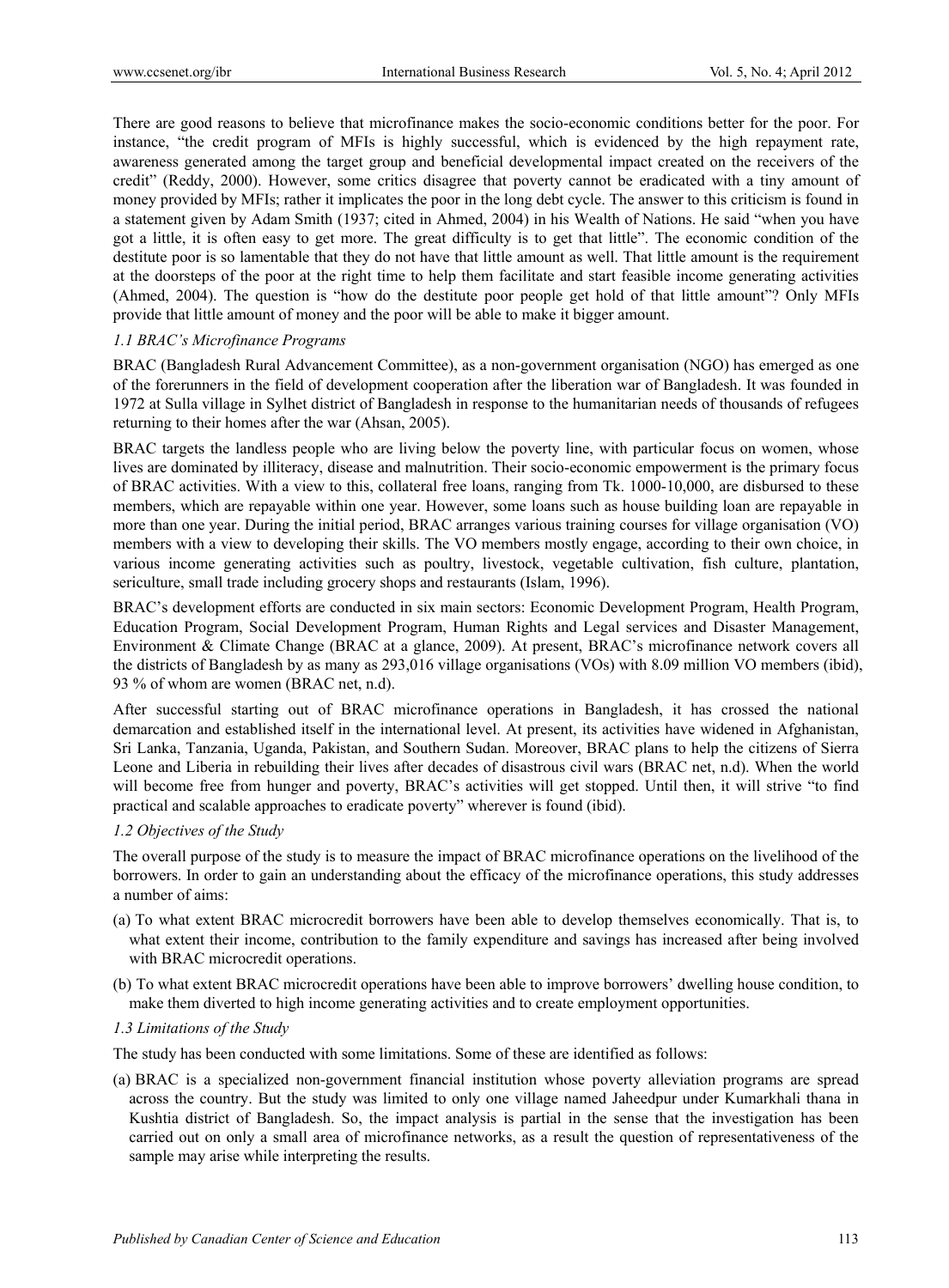- (b) It was difficult to figure out borrowers' income, expenditure and savings as the members of the households did not record data regularly and they were reluctant to respond to the questionnaire for fear of different difficulties. As a result, respondents gave answers with cautions and most of the time they presumed the amount of income, expenditures and saving which could be deviated from actual figures.
- (c) The relative weight of data is not same as the length of attachment with BRAC of all borrowers are not alike. But the impact of microfinance has been measured on an average basis where the standard deviation of the results might be different for the groups of short and long year's attachment.
- (d) A few numbers of sample respondents were found to receive credit and other economic facilities from more than one MFI simultaneously. Similarly, many respondents had other income sources before joining BRAC and this was also continuing after joining BRAC. The sample respondents were unable to separate income figure generated from BRAC microfinance operations from other sources. Therefore, the mere measurement of the impact of BRAC microfinance operations has thwarted to some extent because of overlapping.

#### **2. Literature Review**

Microcredit is being considered as an effective means of poverty alleviation. Though, there are considerable debates about the effectiveness of it and the characteristics of the beneficiaries who are benefited by it (Chowdhury, Mosley & Simanowitz, 2004). The available literature concluded that microfinance has varied impacts on the livelihood of poor people. Argument in favor of microfinance is that microcredit have brought millions - especially women - out of poverty and prompted economic sustainability (Glazer, 2010). Their arguments are supported by independent studies which advocate that "microcredit has a host of positive impacts on families that receive it" (Yunus, 2004). Microfinance clients have been able to increase their household income, decreased economic vulnerability and in some cases, wipe out poverty completely. In addition, they have been enjoying better nutrition, health facilities and greater empowerment as result of microfinance operations (Swope, 2005). Murdock and Haley (2002) conducted an extensive research on microfinance and its impact where they found a plenty of positive impact of microfinance on poverty reduction "as it relates to (the first six of the seven) Millennium Development Goals". These observations were supported by the findings of an evaluation study commissioned by the ADB (2007) on the effect of microfinance operations on rural households and the status of women of Bangladesh, Philippines, and Uzbekistan. The study concluded that the microfinance projects had positive impacts on the status of women by generating higher volume of cash in the household, greater involvement in making major expenditure decisions and making savings, "ability to generate more income on their own and greater role in business decision making, acquisition of more skills and expanding their network of friends and support system, and increased acquisition of assets".

Some countries such as Nepal, Bangladesh, India, Vietnam, China and the Philippines have commissioned an industry assessment of MFIs. These assessments identified benefits of MFIs such as "better food security and nutrition, housing and health, school enrolments for children, women empowerment and mobility, higher average household income and/or a more secure and consistent cash flow over the year, higher levels of literacy, building of human capital and assets and community participation, self-employment and employment of family member, employment creation-employment of nonfamily labor" (Bedson, 2009). In a study conducted by Panjaitan-Drioadisuryo & Cloud (1999) in Lombok, Indonesia, found that 90 % of sample clients of Bank Rakyat Indonesia (BRI) increased their income by 112 % and these families exceeded the poverty line. Only 10 % respondents' income did not increase because of misusing the money by their husbands. Similarly, Ghalib, Malki & Imai (2011) in their research attempted to examine whether microfinance reduced poverty and to what extent and which dimensions of poverty eased. Their study confirmed that microfinance programs improved significantly in household income, expenditure on healthcare, clothing, water supply and building a quality of dwelling house.

However, recent studies cast doubt on microcredit's effectiveness. Many studies suggest that the veracity of microfinance efficacy may be less attractive than the promise (Adams & Bartholomew, 2010). Borrowers have been burdened with multiple loans at exorbitant rates of interest, often having to borrow from more than one MFI to make their microcredit payments (Glazer, 2010). Noreen (2010) however, found in her study a varied impact of microfinance on poverty alleviation where significant positive impact noticed on children education and enterprise financial performance, but mixed evidence on food security, household expenditures and household assets and less significant impact has been observed on housing and income smoothening of enterprise. On the other hand, Adams and Bartholomew (2010) examined the impact of microfinance from the perspectives of maize farmers in Nkoranza in the Brong Ahafo Region of Ghana and concluded that the impact of microfinance programs on both social and economic wellbeing was trivial. On the other hand, Okpara (2010), in a study on Microfinance Bank and Poverty Alleviation in Nigeria suggested that that microcredit "in recent times picked up momentum in the drastic reduction of poverty. Ten years after the introduction of microcredit in Nigeria, poverty was still increasing though at a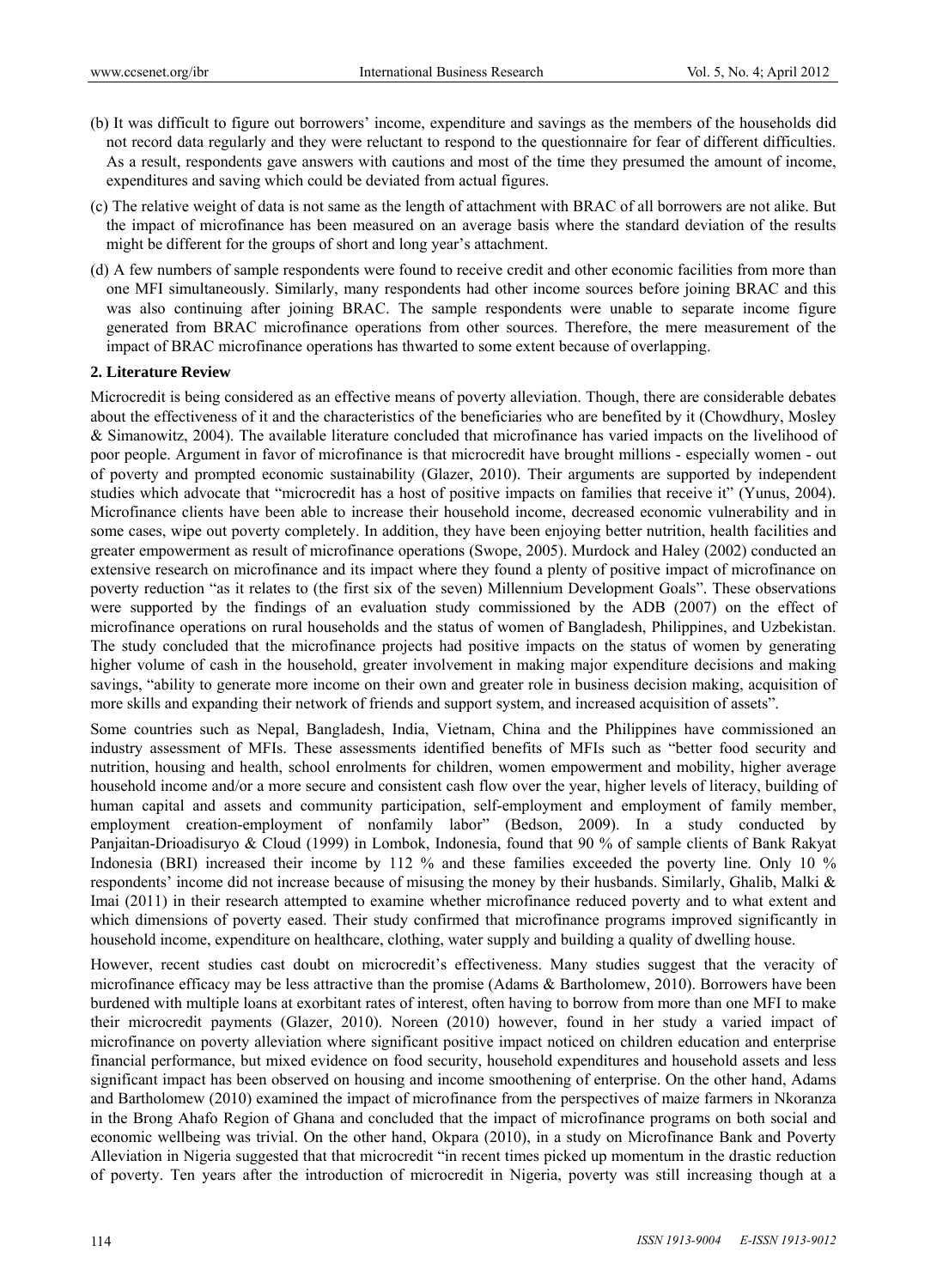decreasing rate with the increase of microcredit". However, continual increase of microcredit leads to radical reduction of poverty. Reasons which posed obstacles in the efficacy of microfinance program are identified as lack of entrepreneurial skills and adequate market of their products (Noreen, 2010) and misuse of loan by the male members-especially husband of the participants (Panjaitan-Drioadisuryo & Cloud, 1999).

Many researchers have compared poverty scenario between clients and non-clients of microfinance and scenarios before and after joining microfinance interventions.

Bansal (2011) carried out a comparative study (participant vs. non-participant of microfinance) in Punjab, India that showed microfinance programs were successful to diversify the economic activities in rural areas and made participants engaged in economic activities which increased income of individual and household and reduced income inequalities, as a result of which they managed to extricate themselves from financial vulnerability and reduce level of poverty. The study also showed that microfinance programs empowered women economically, socially, psychologically and politically. These findings are supported by the results of other study carried out by Jegede, Kehinde and Akinlabi (2011) which discovered that there is a significant difference in terms of income between participants and non-participants of microfinance program. The participants' income significantly increased which changed their economic status compare to non-participants. The study also summed up that "microfinance" institution is indeed a potent strategy of poverty reduction and a viable tool for supplying credit to the poor". Similarly, Setboonsarng and Parpiev (2008) carried out a research on microfinance and Millennium Development Goals in Pakistan. They drew a comparative impact assessment of microfinance between borrowers' households of Khushhali Bank (KB) and non-borrowers. They found strong positive impacts of KB borrowing on agricultural production, especially in animal raising activities and agricultural farming. KB clients possessed on average higher value of livestock, farm equipment and rental income from farm equipment than that of non-borrowers. However, they did not find any significant impact on non-agricultural enterprise, durable assets, consumption, education, health care and empowerment. On the other hand, Rahman et al. (2001) found in his study that average working day of the respondents before joining Grameen Bank microfinance operations was 136 man days in a year and after joining the Grameen Bank they worked average 298 man days in a year which referred to changing working days 199 % higher than that of before joining.

The destitute people of villages suffer from hunger acutely, which is another dimension of poverty and they become happy if they are able to enjoy foods two or three times in a day. Several researches showed that microfinance operations freed them from hunger. Mina and Alam (1995) in a study suggested that 82 % of respondents had self-sufficiency of food for 2-6 months and only 18 % had for 6-7 months in a year before joining microfinance operation, while after joining the credit programs, the figures were just reverse to before joining the program. Rahman et al. (2001), however, revealed different statistics in their study that clients of microfinance operations spent a lesser portion of income to their family basic food items after joining credit program. They found that though the amount of expenses on food increased remarkably accounting for 274.41 % higher than before joining operations, but after joining credit program, they were spending only 66.75 % portion of income for their family basic food items, which was 18.84 % lower than before joining credit program while significant portion (85.59 %) of income would spend for that. The study also pointed study that no clients of microfinance had saving before joining Grameen Bank, but a remarkable advancement in saving was found after joining microcredit program. Moreover they found in their research that the value of all tangible resources of the clients went up by 955.9 % at the survey year after joining Grameen Bank microfinance program. Though an insignificant change (only 13 %) was taken place in land ownership. But drastic change was observed in livestock and poultry after joining credit program, which was 1606.05 % higher than before joining followed by house and modern amenities (265.43 %).

To sum up, most of the researchers found that microfinance has had a significant effect on the livelihood of the participants. Some critic researchers, however, argue that it is not a silver bullet or panacea of poverty alleviation. Indeed, the critics have raised a question if microfinance alleviates poverty at all (Swope, 2005) and if so, to what extent and which aspect of poverty has been eased.

#### **3. Methodology of the Study**

"The industry has yet to standardize the framework used for such assessments. Parameters and frameworks vary depending on who commissions the assessment - the government, donors, internal industry stakeholders or investors" (Bedson, 2009). Different methods were applied in different researches to measure the impact of microfinance operations. In the early 1980s, Hossain (1984; cited in Develtere & Huybrechts, 2002) used a method known as "before and after" scenarios analysis of the borrowers. The same author (1998; cited in Develtere & Huybrechts, 2002) used another method to measure the impact by using member perception. More recently, some authors have used income and consumption as dependent variable for the measurement of the impact of microfinance operations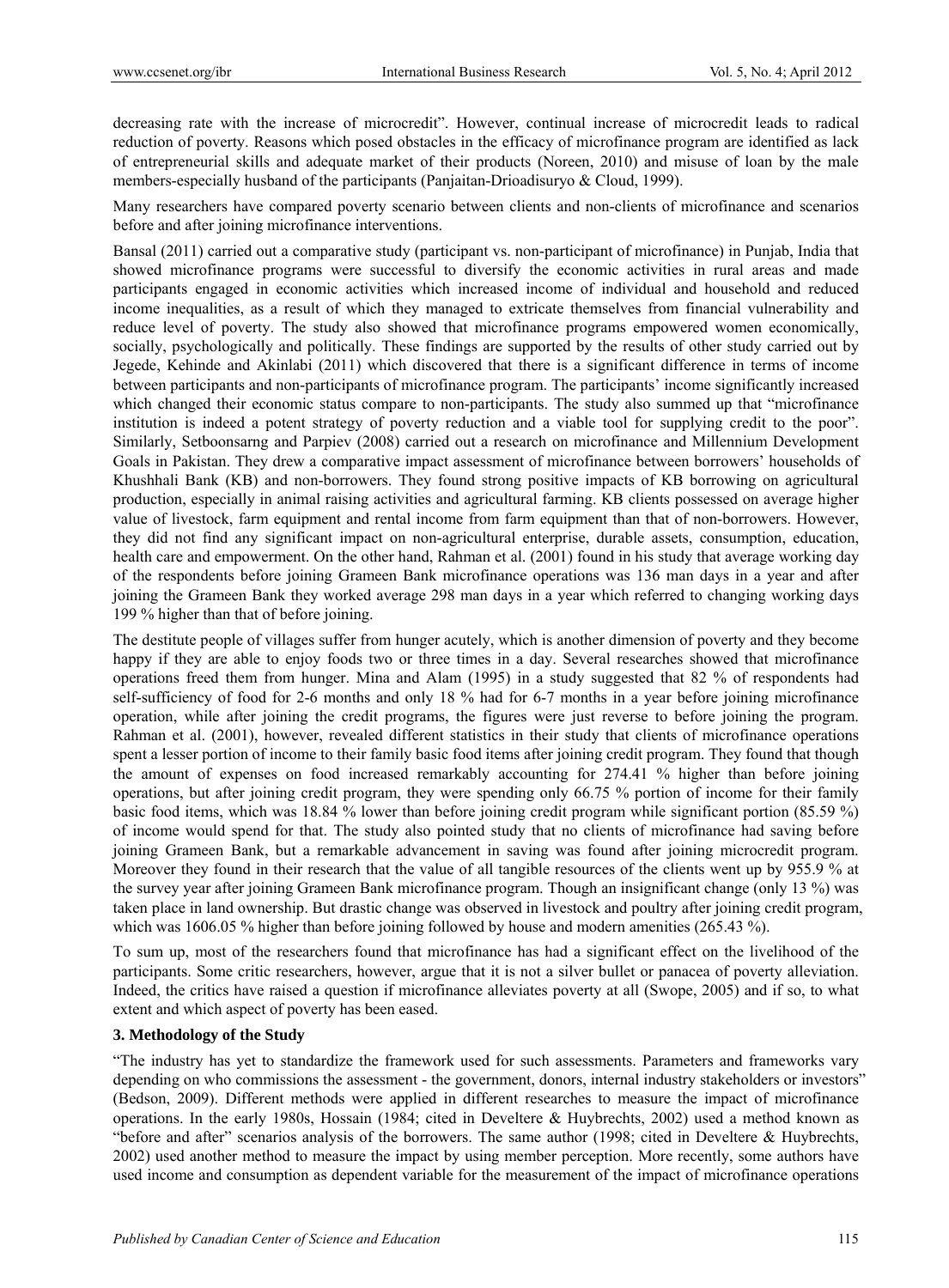(Develtere & Huybrechts, 2002). In this study, the earlier method, "before and after", mentioned above, has been used to assess the impact of microfinance operations of BRAC on the livelihood of the beneficiaries.

In this study, both primary and secondary data were used. Primary data were used to assess the impact of microfinance operations. With a view to collect primary data, a village (sample unit) named Jaheedpur under Kumerkhali police station in Kushtia district of Bangladesh was selected using probability sampling procedures. More than 200 clients having minimum 3 years experience of BRAC microfinance operations were brought under the field survey by using stratified sample technique. Participants of microfinance operations of BRAC were interviewed with a semi-structured questionnaire, which included two sections; the first section consisted of general information about the respondents such as name, age, educational back ground, marital status, years of attachment with BRAC microfinance operations, amount of loan taken etc. In the second section, they were asked about the routine information regarding microcredit and its economic return to measure the impact. Including these, changes of occupation, dwelling house, income and expenditure, attitude to saving etc. were remarkable.

In this study, several secondary data were also used for describing and demonstrating current profile of BRAC microfinance interventions. The secondary data were collected from different books of microfinance, journal articles, and official publications of different microfinance institutions, website, magazines, newspapers, published thesis papers of the scholars, published dissertation papers of the graduates etc.

After collecting primary data, they were tabulated using a data matrix sheet and all data was recorded using numerical codes. Various statistical measures such as tally, frequency distribution, and mean were used in describing the variables. Moreover, charts and data table were used to illustrate the analysis of findings.

#### **4. Analysis of Findings**

Microfinance programs, first and foremost, concentrate to economic development followed by social development of the borrowers. Because it is unanimously recognized that social development will not be effective without economic development by easing poverty. "Traditionally, development initiatives have been synonymous with raising people's income and employment opportunities, increasing their consumption and helping them build assets and accumulate savings" (Galib, 2007). Poverty reduction programs are considered to deal primarily with aiding borrowers for tangible, material gains (ibid).

However, "impact assessments are plagued with methodological issues" (Bedson, 2009) as it is difficult to measure absolute impact of microfinance operations on the livelihood of the destitute people because of having different measurement processes and lack of unanimity about the definition of poverty, "difficulty of obtaining a comparable control group, disentangling credit benefits from the benefits of complementary development inputs of social programs, and limiting the number of attributes that define an assessment are but a few of the constraints" (ibid). There are some common variables to measure the impact of a typical microfinance programs "includes income, diversity of income sources, volatility of income, employment generation, assets acquisition, volatility of household consumption, education for children, poverty reduction, women empowerment and reduction in social exclusion of women" (Choudhury, 2001). In this study, some of the common variables mentioned above have been used to measure the impact of BRAC microfinance operations.

#### *4.1 Impact on Occupation*

Three major constraints that prevent the disadvantaged poor people from improving their lives are lack of access to formal financial services, "absence of self-employment opportunities and lack of skills" (Shamsuddoha, 2005). "BRAC realized that if different employment opportunities can be created, along with sufficient training and refreshers for capacity development, the poor could be linked to the mainstream economy which would ultimately bring them out of poverty" (ibid). With a view to employment generation, BRAC provides micro financial services and renders training and skills development services.

Table 1 presents overall employment and occupation scenario of the sample respondents before and after joining BRAC microfinance operations. Data shows that before joining microcredit scheme a significant number (32 %) of respondents were unemployed. While no one was seen as an unemployed after joining microcredit scheme, which can be considered to be worth mentioning and drastic transition in employment scenario. On the other hand, before being involved with BRAC's microcredit, around 31 % of respondents were involved in low paid works. However, the number plummeted (about 77 % decreased compare to before joining) after joining BRAC, though still there were 7 % borrowers employed in low paid works in the survey year. While only around 37 % of respondents were self-employed before joining BRAC. The number increased sharply after participating credit scheme which accounted for around 93 % (161 % greater than before joining). Therefore, it is observed that participants have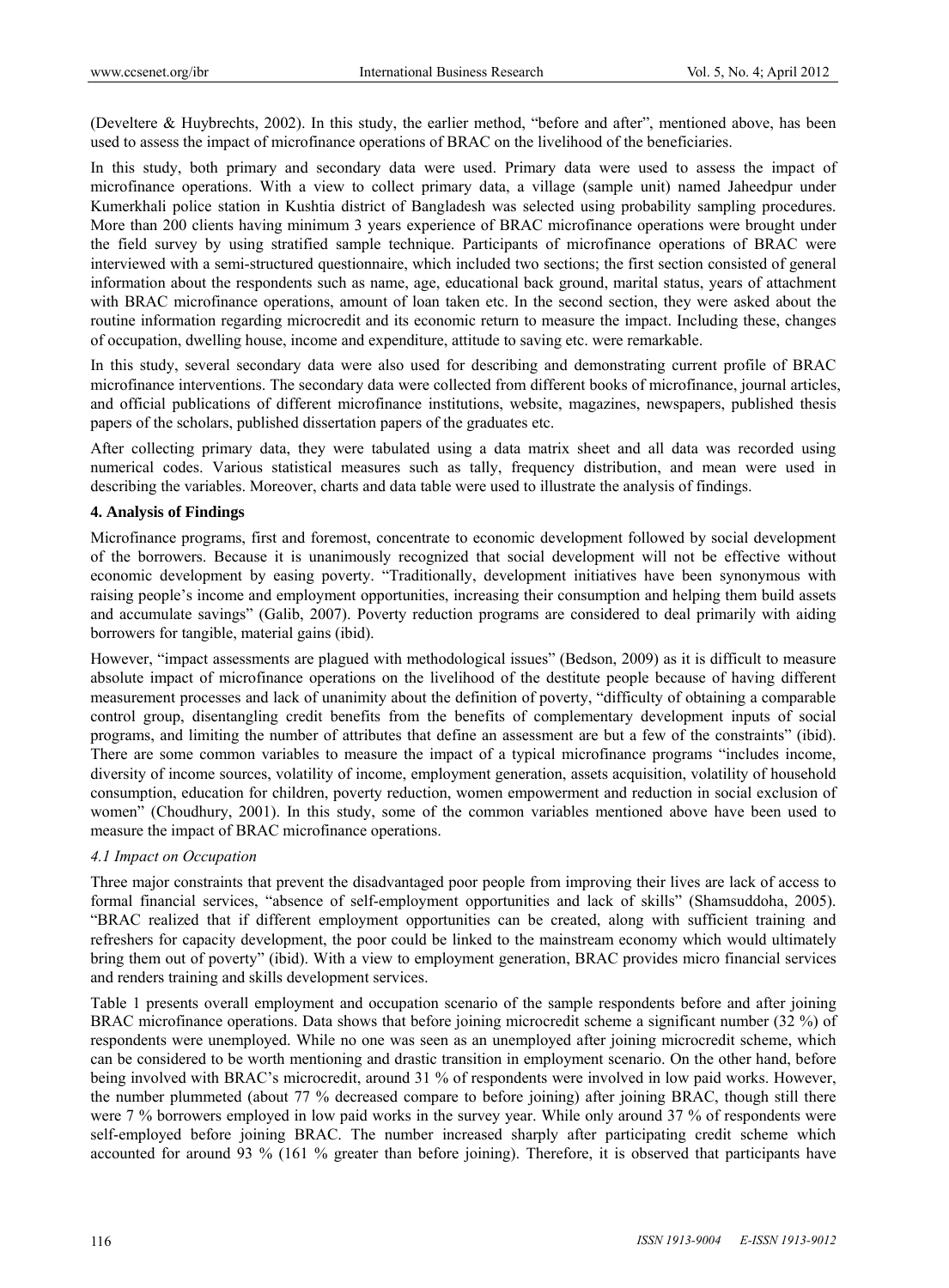diverted significantly to self-employed activities after joining BRAC microcredit programs which lead them to be self-reliant and good means of livelihood.

### *4.2 Impact on Income*

"Poverty reduction takes place when the poor people are able to generate income" (Subrahmanyam, 2000). The income of the rural poor people is not sustainable as their income depends heavily on seasons. Especially "at the harvesting time, their income reaches peak, while in other periods, they have almost nothing" (Develtere & Huybrechts, 2002). On the other hand, women workers suffer from gender inequality in getting jobs and wages compared to men. They are not offered jobs equally and/or if offered, they are not paid as much as is paid to male workers despite doing the same or similar works, which brings household average income level down. Therefore, poverty is strongly associated with income inequality (Deolalikar, 2002).

BRAC emphasizes on sustainable income generation which is a pre-condition of getting rid of poverty. Table 2 shows the changes of average per capita monthly income of the sample respondents before and after joining BRAC. Data reveals that the average per capita monthly income before joining BRAC microfinance operations was Tk. 1116.67. While after joining BRAC micro loan scheme, a tremendous change is observed in the income scenario, where average per capita monthly income has sharply raised to Tk. 3923.56 which is almost 254 % higher than before joining BRAC. It is apparent in the data table that on an average 100 % of sample respondents' income has increased. Field survey reveals that the more years' members are attached with BRAC microfinance operations, the more amount of loan they have taken and their income level have increased accordingly. Data relating to income, amount of loan taken and length of attachment with BRAC operations (Table 7) suggest a significant positive impact on income with cumulative loan size and length of association with BRAC.

The World Bank (2008; cited in Bauer et al., 2008) defines extreme poverty as living on less than US \$1.25 (PPP) per day, and moderate poverty as less than \$2 a day. Accordingly, a person is thought of extreme poor who earns less than Tk 2587 (Tk.69  $\times$  \$1.25  $\times$  30days) and moderate poor whose earning is less than Tk 4140 (Tk 69  $\times$  \$2  $\times$  30 days) in a month (Note 1). Table 2 shows that the average income level before joining BRAC lies underneath of the income level indicating extreme poverty while after joining BRAC, the average income level lies above the income level indicating extreme poverty but underneath of the income level indicating moderate poverty. The statistics categorically demonstrates that the sample borrowers had been suffering from extreme poverty before joining BRAC. While they have been able to cross the extreme poverty line but failed to exceed the moderate poverty line after joining BRAC.

#### *4.3 Impact on Expenditure*

The daily family expenditure depends heavily on household income capacity. Usually the more income leads to more expenditure. The income and expenditure scenario of the poor household is hand to mouth. Households consists of 3 to 5 or 6 members depend only on one or two members' income by which need for basic foods, clothing, health care, education etc. of all members are to be fulfilled. They always prioritize in meeting basic needs, such as eating 2 or 3 times in a day, and if anything is left thereafter they consider for meeting other demands.

Table 3 shows contributions to the family expenditure of the sample respondents before and after joining BRAC microfinance operations. Data revealed that average monthly contributions to family expenditure of the sample respondents before joining BRAC was Tk. 1019.30, out of which most of the expenditure were (88 %) incurred in meeting basic food. Only a minor portion of expenditure was made for clothing (5 %) and a trivial portion for children's education and other purposes. The contribution to their family expenditure has gone up to Tk 3769.30 after joining microcredit programs, which is 270 % higher than before joining BRAC. An insignificant portion of expenditure was made in the health care (5 %) and entertainment purposes (3 %) after joining microcredit program where there was no allocation before joining which can be thought of a positive transition of their lives.

Data illustrated an important fact that though the amount of expenditure on basic food items increased, but the percentage of expenditure to that purpose reduced by 25 % with the borrower's increased contribution to their family expenditure and expenditure on clothing; children's education and other purpose increased remarkably. Another important thing was found in this study that the contribution to the family expenditure went up with the increase of respondents' income. Average contribution to the family expenditure of the sample respondents increased about Tk.2750 per month with the increase of monthly income on an average of Tk.2807 (Table 2) after joining BRAC.

#### *4.4 Impact on Savings*

Savings play a vital role in building confidence of the rural people. It can be used as the substitute of insurance where social safety nets are hardly ever existent for the poor of the developing countries (Morduch, 1999; cited in Hudon, 2006). MFIs emphasize on savings with a view to accumulate capital for further investment to "ensure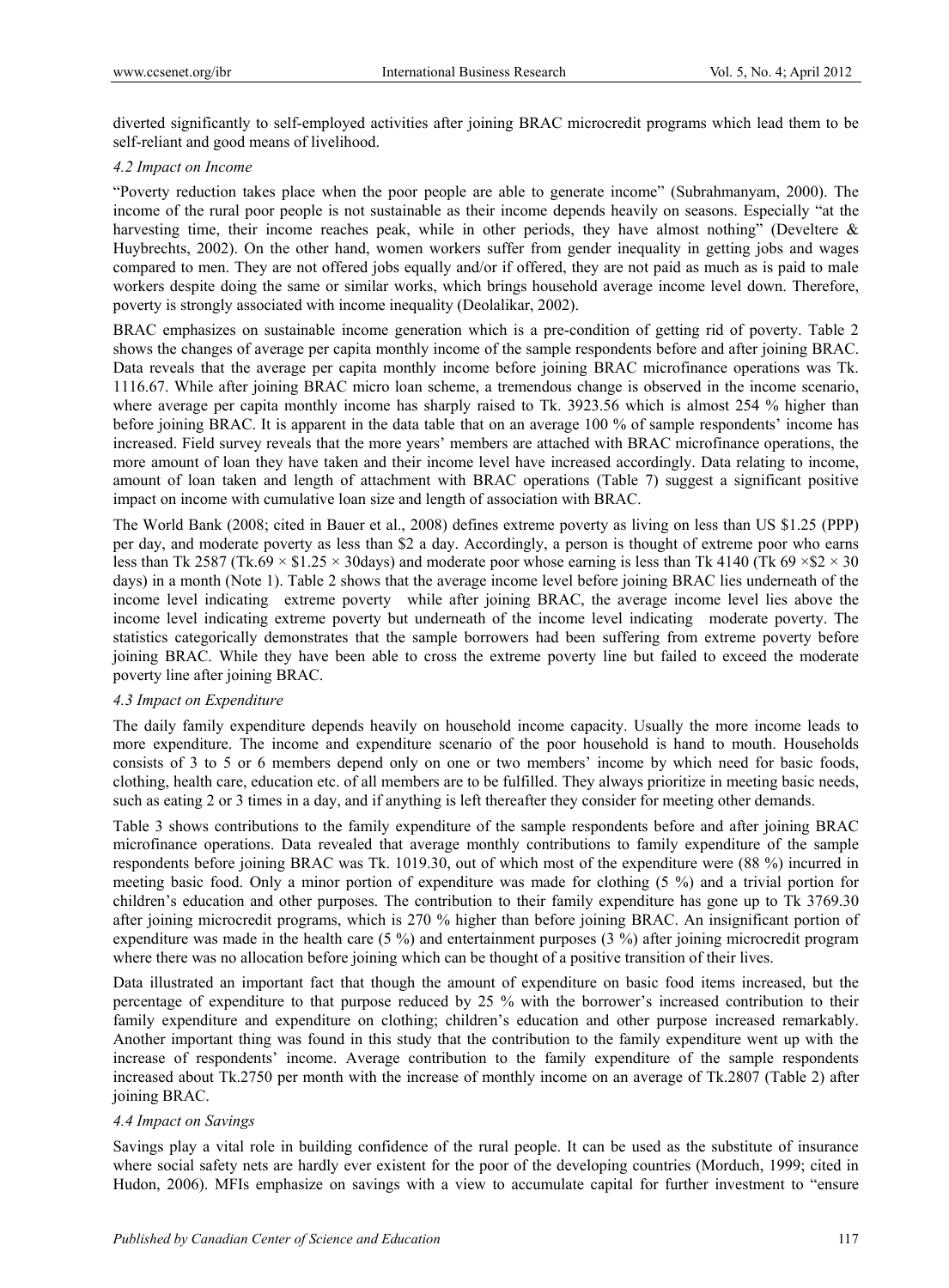security and sustainability when the members leave" (Hossain, 2008) MFI and to tackle unexpected event(s) like cyclone, physical accident etc or different risks such as life-cycle risks, business risks, and emergency risks etc (Bedson, 2009). Because, poor people are the most defenseless to risks and "yet the least protected against" the consequences of different kind of risks. "These risks are compounded when they aren't adequately prepared with a savings cushion to mitigate them" (ibid). The poor people have the desire to save and the demands for secure and convenient savings services are often even stronger among them than are credit services (Wright, 1999). However, "most poor people have little savings and even less discretionary income" (Bedson, 2009) as the reality is that their current consumption often exceeds current income.

The study made an attempt to ascertain attitude of the borrowers towards savings and data in this regard was presented in Table 4. The study revealed that the average monthly savings of the sample respondents were only Tk. 9.14 before joining BRAC. The number of respondents having monthly savings was negligible figure where the largest portion (79 %) was net dis-savings position. While after joining BRAC microcredit programs, 100 % respondents are under savings bracket and in the survey year the monthly average savings has gone up to Tk. 52.27 which is 471.88 % higher than before joining microcredit scheme. One thing is visible in this study that though the volume of savings has not increased significantly, however, the attitude of the borrowers towards savings has improved with heartening rate.

#### *4.5 Impact on Employment Generation*

In Lesser Developed Countries (LDCs) like Bangladesh, most of the household's income depends only upon one income earner. MFIs contribute directly or indirectly to increase their income bracket by creating new employment opportunities. "Microcredit delivery to women assists to generate employment for the able bodied male members who may not have access to the credit facility" (Choudhury, 2001).

Table 5 exhibits the statistics of employment generation upon participated in the BRAC microfinance operations by the sample respondents. The study found that there were only 276 income earners in the households of the sample respondents before joining BRAC microcredit programs, where most of the households (68 %) were depended only upon one income earner. The numbers of households having 2 or 3 income earners were 24 % and 8 % respectively. The scenario of employment generation has turned out to be better after joining BRAC. Data shows that as many as 148 new employment positions have created which is 54 % more than the number of employment before joining BRAC. A high increase (5 % of households) of employment generation is observed where there are 4 income earners of 10 households in the survey year whilst there was no household having 4 income earners before joining BRAC. On the other hand, number of households having only one earner has reduced by 62 % and number of households earning 2 or 3 members has increased sharply. These statistics therefore, categorically illustrate positive impact of microcredit programs in the creation of employment opportunity.

#### *4.6 Impact on Dwelling House*

Housing condition is an important determinant to judge people's living standard and accumulated wealth position. The out looking of houses built in urban is quite different from that of rural areas of Bangladesh. Generally, rural houses are seen to build with thatch, bamboo, clay and tin. Residents of these kinds of house persistently remain in danger caused by natural (storms or cyclone etc) or unnatural (robbery or theft etc) turbulence. Moreover, they suffer recurrently from normal rainfall as most of these houses usually have several holes and remain all the time warm and dark as there is no proper ventilation system (Khondkar, 1999). While urban houses are built with bricks permanently that protect residents from dangers.

Table 6 presents housing condition of the sample respondents before and after joining BRAC microfinance operations. Table shows that most of the respondents' (87 %) houses, before joining microcredit programs, are fully made by clay and thatch which are risky for living. This number has reduced by 36 % after joining BRAC which cannot be said significant improvement. On the other hand, 13 % houses were made with clay wall and tin roof before joining BRAC while this figure went up by 162 % after joining BRAC which could refer outstanding development. Only 11 % of sample respondents have been able to make their houses by fully tin after joining BRAC where there was no respondent possessed this kind of house before joining BRAC which can be measured a slight improvement in the dwelling house though they are not still free from dangers.

#### **5. Conclusion and Recommendations**

The study has illustrated the impact of BRAC microfinance operations on the livelihood of the borrowers. The above analysis shows that the overall impact of BRAC microfinance operations on the livelihood of the borrowers is positive. Though, in some cases the impact is limited or not significant. In the case of changes of employment (occupation) pattern, the sample respondents have been able moderately to employ themselves into higher income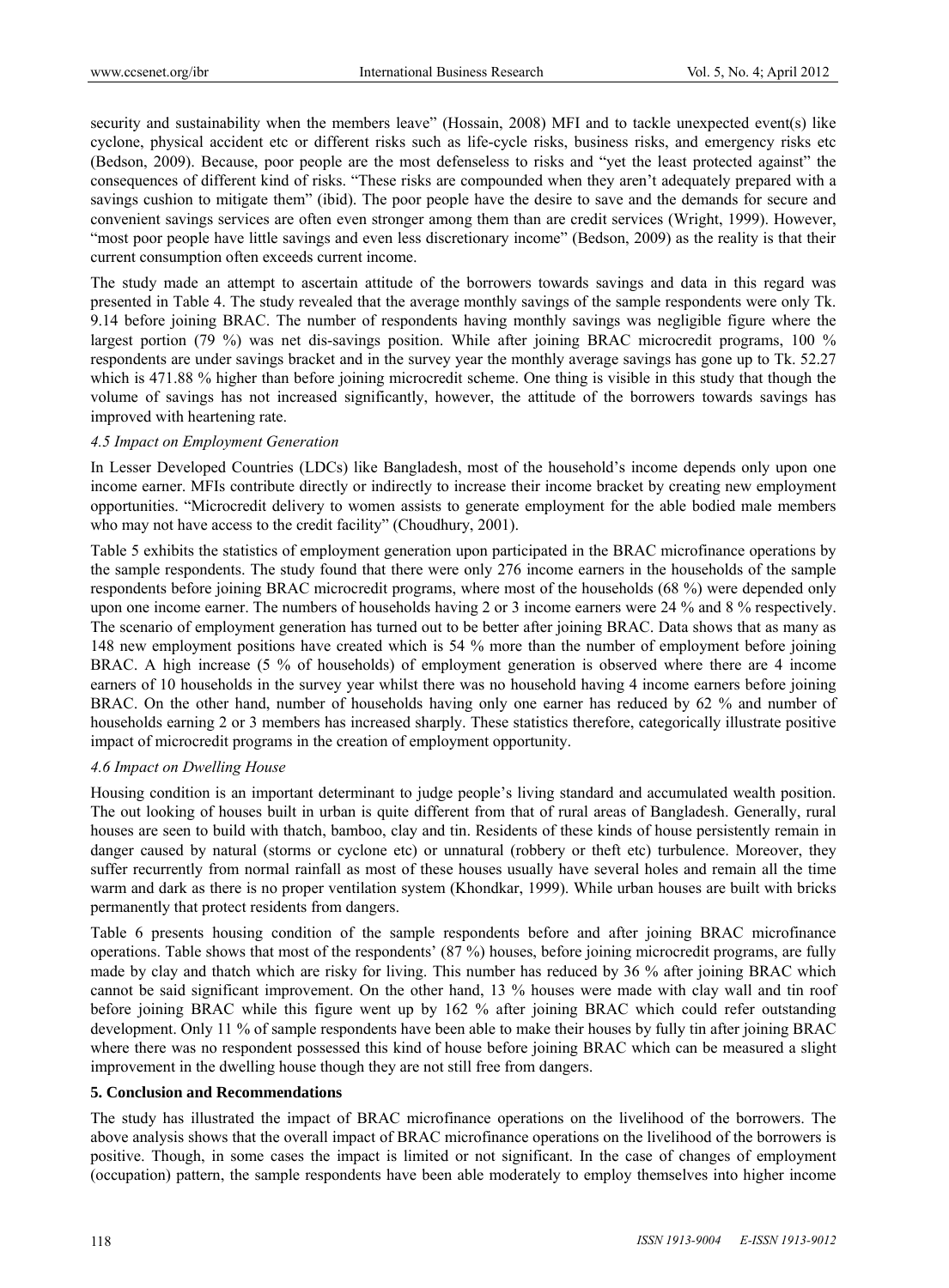generating activities. The study found that as many as 119 (161 %) sample borrowers have diverted themselves to self-employed activities which generates higher income, and there were 15 (7 %) of respondents still employed in low paid works after joining BRAC. Borrower's income and their contribution to the family expenditures have increased significantly after joining BRAC. The average contribution to the family expenditure of the sample respondents gets increased by the amount of Tk. 2750 (270 %) per month with the increased of monthly income on an average by Tk. 2807 (254 %) per month after joining BRAC. Borrowers having long periods of attachment with BRAC microfinance program show high volume of income compared to borrowers having short period of attachment. However, this income increase is not good enough to meet all their basic needs. The income increase shows that the borrowers have crossed only the extreme poverty line though the moderate poverty line is yet to be exceeded. On the other hand, there is a moderate impact observed in the creation of employment opportunity. As many as 148 income earners increased i.e. 54 % new employment opportunity has created after joining BRAC microfinance programs, while a number of households (22 %) have failed to create new income earner (still depend on one income earner) despite involving themselves into BRAC microcredit programs.

The cases where the impact of BRAC microfinance program finds less significant are savings and improvement of borrowers' dwelling house condition. Volume of savings has increased with insignificant rate (Tk. 43.13 per month); however, the attitude of all borrowers towards savings has improved after joining BRAC. On the other hand, a trivial change noticed in the improvement of the condition of dwelling house where most of the borrowers still remain in danger of natural and unnatural turbulence.

The plan, however, aiming for poverty alleviation designed by BRAC suffers from many limitations, such as providing very tiny amount of loan by which eliminating extreme poverty is possible while moderate poverty is not. Therefore, the following recommendations could be considered which could bring robust success in alleviating poverty by BRAC operations.

- 1. Observation indicates that BRAC lends money to low income generating sectors by which complete poverty alleviation is quite impossible. Realising this fact borrower becomes reluctant to involve themselves into microfinance programs rigorously even after taking loan. BRAC therefore, could look into moderate and high income generating employment sectors to divert borrowers to self-employed occupations.
- 2. Data shows that daily income of each borrower is less than \$2 after being involved with microfinance and poverty alleviation by this amount of income of a household having 2-3 members is quite difficult and unrealistic as well. Considering this fact, MFIs could emphasise on household poverty alleviation by incorporating all members of the household rather than only women member (usually wives). In that case, volume of income of the household may be improved.
- 3. To enlarge the volume of savings, MFIs could concentrate on attitudinal change of the borrowers towards large volume of savings and try to make them realise that large amount of savings reduces vulnerability in the livelihood.
- 4. To build a durable and permanent house, a large amount of money is required which is not affordable by marginal income of the borrowers. BRAC therefore, could provide housing loan to the borrowers on flexible terms and interest and technical assistance to the clients on how to build a durable and permanent house at a minimum costs.

#### **References**

Adams, S., & Bartholomew, A. T. (2010). The impact of microfinance on maize farmers in Nkoranza (Brong Ahafo Region of Ghana). *Journal of Management Research,* 2(2), 1-13.

Ahmed, S. (2004). Microcredit and poverty: New realities and strategic issues. In S. Ahmed & M. A. Hakim (Eds.), *Attacking Poverty with Microcredit* (2nd ed.) (pp. 23)*.* Dhala-1000, Bangladesh: The University Press Limited.

Ahsan, A. H. M. K. (2005). Role of NGOs health, family planning and education program in poverty reduction in Bangladesh: A study on BRAC. *Pakistan Journal of Social Science, 3*(8), 1075-1081.

Asian Development Bank (ADB). (2007). *Effect of Microfinance Operations on Poor Rural Households and the Status of Women.* Special Evaluation Study. Reference Number: SST: REG 2007-19, available at: http://www.oecd.org/dataoecd/46/15/39503711.pdf

Bansal, D. (2011). Impact of microfinance on poverty, employment and women empowerment in rural Punjab. (Doctoral Dissertation). Department of Economics, Punjabi University, Patiala, India. available at: http://hdl.handle.net/10603/3031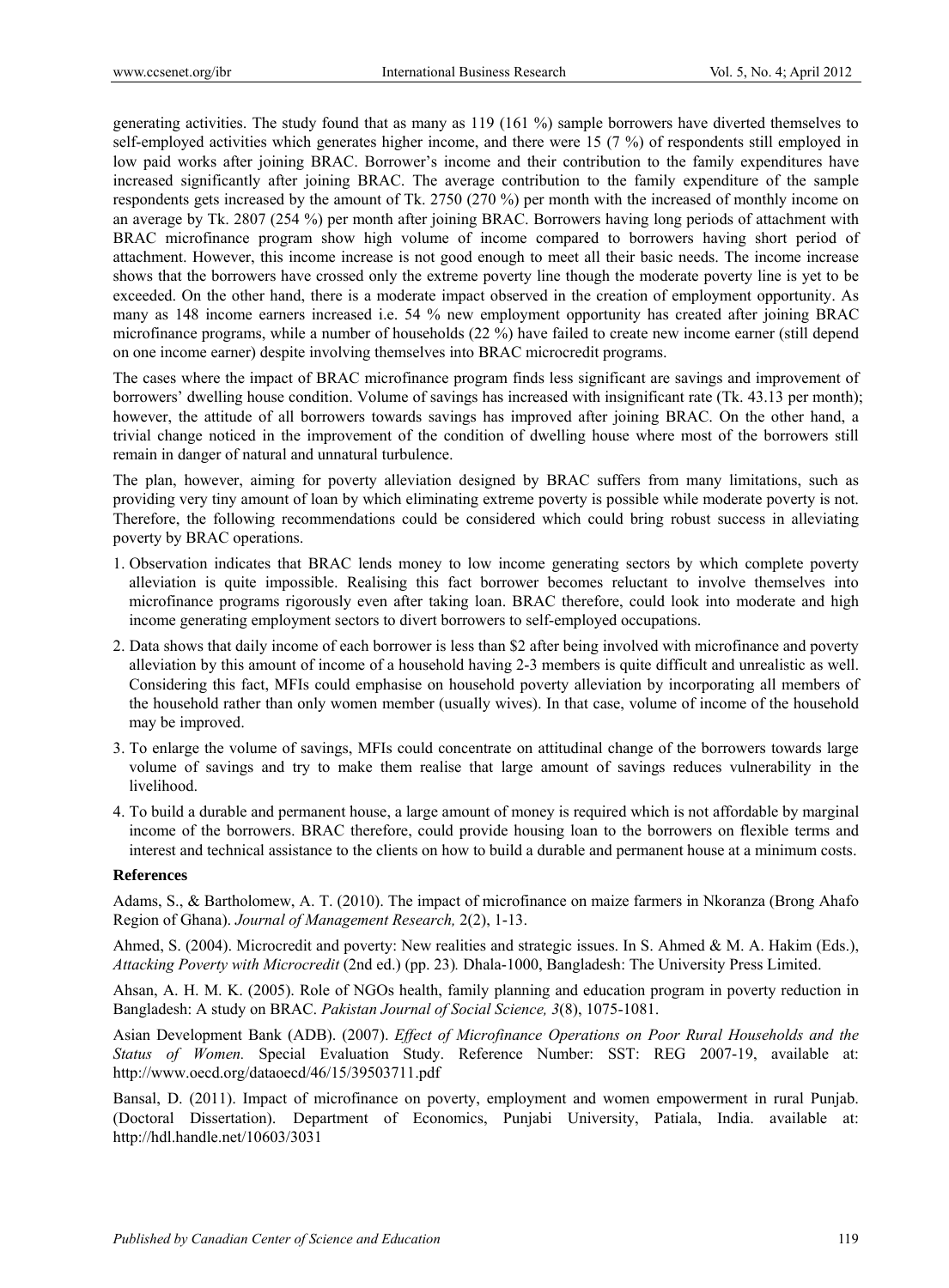Bauer, A., Hasan, R., Magsombol, R., & Wan, G. (2008). The World Bank New Poverty Data: Implications for the Asian Development Bank. *ADB Sustainable Development Working Paper Series* No. 2. Asian Development Bank. available at: http://www.adb.org/Documents/Presntations/New-Poverty-Estimates/Poverty-Data-Implications.pdf

Bedson, J. (2009). *Microfinance in Asia-Trends, Challenges and Opportunities* (1st ed.). Queensland, Australia: The Foundation for Development Cooperation.

BRAC at a glance. (2009). [online], available at: http://www.brac.net/index.php?nid=16

BRAC net. (n.d.). *Overview*. [online], available at: http://www.brac.net/index.php?nid=69, accessed on 19/04/2009

Chen, G., Stephen, R., & Xavier, R. (2010). Growth and Vulnerabilities in Microfinance. *Focus Note 61.* Washington, D.C.: CGAP. available at: http://www.cgap.org/gm/document-1.9.42393/FN61.pdf

Choudhury, M. O. (2001). An impact assessment of micro-credit programs for rural women-experience of Bangladesh. *Journal of the Institute of Bankers Bangladesh, 48*, 1-47.

Chowdhury, M., Mosley, P., & Simaowitz, A. (2004). The social impact of microfinance. *Journal of International Development, 16*(3), 291-300. http://dx.doi.org/10.1002/jid.1087

Deolalikar, A. B. (2002). Poverty, Growth and Inequality in Thailand. *ERD Working Paper Series No. 8, Economics and Research Department.* Asian Development Bank.

Develtere, P., & Huybrechts, A. (2002). Evidence on the social and economic impact of Grameen Bank and BRAC on the poor in Bangladesh. *Higher Institute of Labour Studies*. Belgium: Katholieke Universiteit Leuven. available at: http://www.hiva.be/docs/paper/p2.pdf

Ghalib, A. K. (2007). Measuring the Impact of Microfinance Intervention: A Conceptual Framework of Social Impact Assessment. *The Singapore Economic Review Conference*. available at: https://editorialexpress.com/cgibin/conference/download.cgi?db\_name=SERC2007&paper\_id=155

Ghalib, A. K., Malki, I., & Imai, K. S. (2011). The impact of Microfinance and Its Role in Easing of Poverty of Rural Households: Estimations from Pakistan. *Discussion Paper Series*. Kobe University, Japan. available at: http://www.rieb.kobe-u.ac.jp/academic/ra/dp/English/DP2011-28.pdf

Glazer, S. (2010). Evaluating microfinance: Do small loans for poor entrepreneurs help end poverty?. *Global Researcher, 4*(4), 81-101.

Hossain, M. (2008). Community Development and Livelihood Security: BRAC's Experience in Bangladesh and Afghanistan. The paper presented to *The Tokyo Peace builders' Symposium 2008*, UN House, Tokyo, March 24-25. available at: http://www.mofa.go.jp/policy/un/pko/symposium0803/hossain.pdf.Google

Hudon, M. (2006). Natural Savings: A New Micro savings Product for Inflationary Environments: How to Save Forests with Savings for and by the Poor?. [online], available at: http://www.lietaer.com/images/Natural\_Savings\_final.pdf

Islam, M. T. (1996). Microcredit: BRAC's approach is holistic, *Weekend Independent, The Daily Independent.* 6th September, Bangladesh.

Jegede, C., Kehinde, J., & Akinlabi, B. (2011). Impact of Microfinance on Poverty Alleviation in Nigeria: An Empirical Investigation. *European Journal of Humanities and Social Sciences, 2*(1), 97-111.

Khondkar, M. (1999). Conceptualization of poverty: The Bangladeshi rural women's experience. *Dhaka University Journal of Business Studies, 20*(2), 109-136.

Mina, M. S., & Alam, S. S. (1995). Impact of NGO activities on the development of rural economy of Bangladesh: A case study. *The Journal of Finance and Banking, University of Dhaka, 4*(1&2), 20-38.

Murdoch, J., & Haley, B. (2002). Analysis of the Effects of Microfinance on Poverty Reduction. *NYU Wagner Working Paper* No. 1014. available at: www.nyu.edu/wagner/publichtml/cgi-bin/workingPapers/wp1014.pdf

Noreen, U. (2010). Impact of Microfinance on Poverty, Pakistan Research Repository. (Doctoral Dissertation). Foundation University, Islamabad. [online], available at: http://eprints.hec.gov.pk/6462/

Okpara, G. C. (2010). Microfinance bank and poverty alleviation in Nigeria. *Journal of Sustainable Development in Africa, 12*(6), 177-191.

Panjaitan-Drioadisuryo, R. D. M., & Cloud, K. (1999). Gender, self-employment and microcredit programs: An Indonesian case study. *The Quarterly Review of Economics and Finance, 39*(5), 769-779. http://dx.doi.org/10.1016/S1062-9769(99)00028-9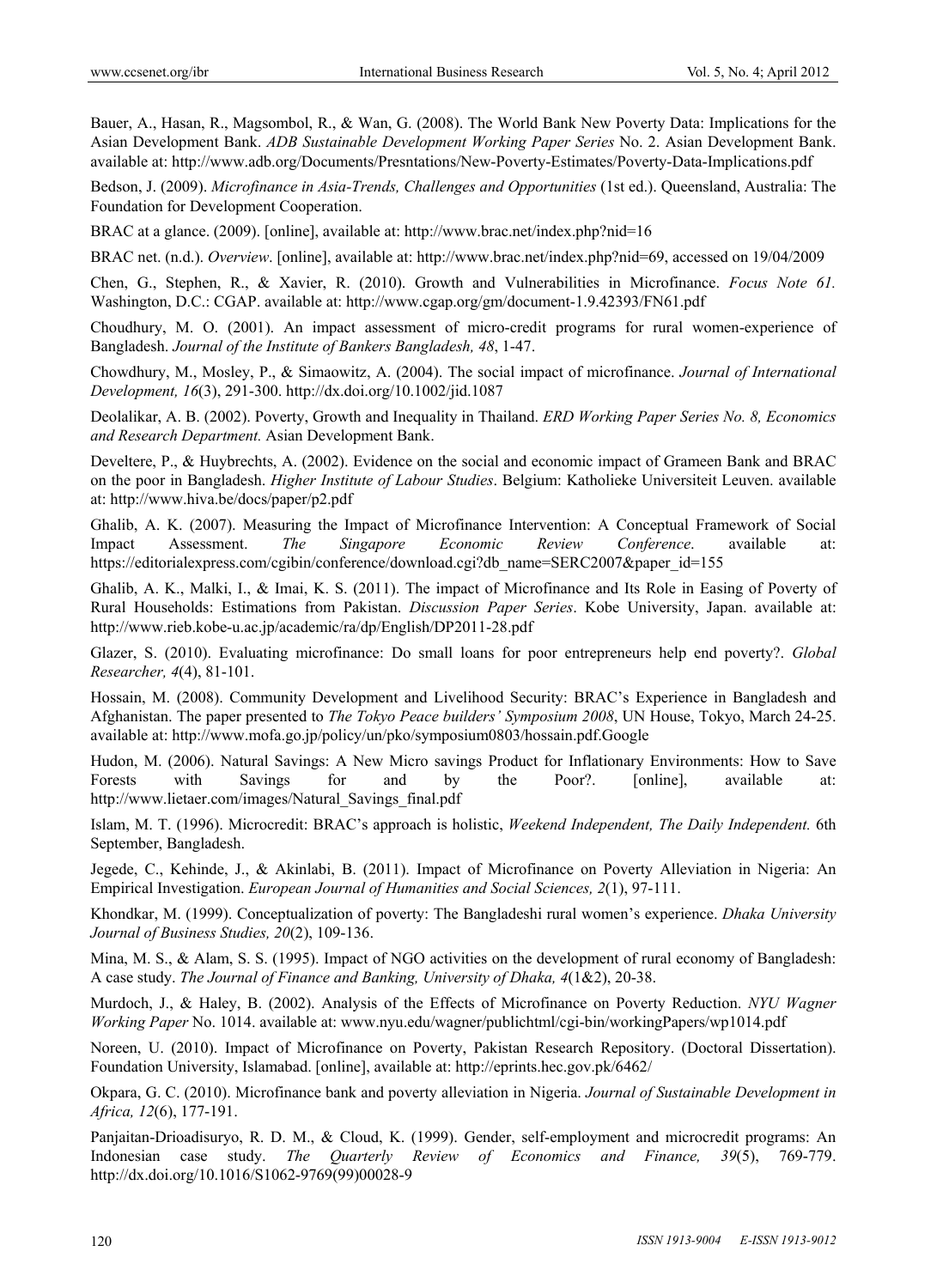Rahman, M. M. et al. (2001). Micro-credit: A sharp weapon for economic employment of rural women. *Journal of Development Review, 13*(1&2), 99-105.

Reddy, G. N. (2000). Empowering Women through Microcredit and Income-Generating Activities. In *Towards Empowering Women- Microcredit and Social Mobilization*. Report of the Workshop on Capacity Building and Empowerment of Women Self-Help Groups through Microcredit and Social Mobilization, CIRDAP, Bangkok, Thailand.

Sengupta, R., & Aubuchon, C. P. (2008). The microfinance revolution: An overview. *Federal Reserve Bank of St Louis Review, 90*(1), 9-30.

Setboonsarng, S., & Parpiev, Z. (2008). Microfinance and the Millennium Development Goals in Pakistan: Impact Assessment Using Propensity Score Matching. *ADB Institute Discussion Paper* No. 104. available at: http://www.adbi.org/discussion-paper/2008/04/18/2526.microfinance.millennium.dev.goals

Shah, A. (2008). Poverty Around The World - Global Issues. [online], available at: http://www.globalissues.org/article/4/poverty-around-the-world

Shah, A. (2009). Poverty facts and Stats - Global Issues. [online], available at: http://www.globalissues.org/article/26/poverty-facts-and-stats

Shamsuddoha, M. (2005). Livestock Development through NGOs in Bangladesh: A study on BRAC. [online], available at: http://www.ssrn.com/abstract=1302276

Subrahmanyam, P. (2000). Capacity Building and Empowerment of Women Self-Help Groups through Microcredit and Social Mobilization - An Overview. In *Towards Empowering Women- Microcredit and Social Mobilization*. CIRDAP Action Research Series, Vol. 27, Bangladesh.

Swope, T. (2005). Microfinance and Poverty Alleviation. (Dissertation Paper). available at: www.rollins.edu/olin/rurj/mpa.pdf

The Daily Star. (2009). Bangladesh News Paper, *Business Page-Currency*. available at: http://www.thedailystar.net/newDesign/news-details.php?nid=84075

Wright, G. (1999). A Critical Review of Savings Services in Africa and Elsewhere. *Working Paper.* Nairobi: MicroSave.

Yunus, M. (2004). Expanding Microcredit Outreach to Reach the Millennium Development Goals: Some Issues for Attention. In S. Ahmed & M. A. Hakim (Eds.), *Attacking Poverty with Microcredit* (2nd ed.) (pp. 7-22). Dhaka-1000, Bangladesh: The University Press Limited.

#### **Notes**

Note 1. As of  $15^{th}$  April 2009,  $$1 \sim Tk.$  69, source: The Daily Star, Bangladesh, 14th April, 2009.

|                                                                                                               |                | <b>Before Joining BRAC</b> |    |               | <b>After Joining BRAC</b> |                |                            |                |       |               |
|---------------------------------------------------------------------------------------------------------------|----------------|----------------------------|----|---------------|---------------------------|----------------|----------------------------|----------------|-------|---------------|
| <b>Pattern of Occupation</b>                                                                                  |                | No. of                     |    | $\frac{0}{0}$ |                           | No. of         |                            | $\frac{0}{0}$  |       | % of Changes  |
|                                                                                                               |                | Respondents                |    |               |                           | Respondents    |                            |                |       |               |
| Unemployed                                                                                                    |                | 68                         |    | 32 %          |                           | $\mathbf{0}$   |                            | $\mathbf{0}$   |       | $100(-)$      |
| Daily Labour                                                                                                  |                | 40                         |    | 19            |                           | 11             |                            | 5              |       | $72(-)$       |
| Maid Serving                                                                                                  | Low paid works | 15                         | 66 | 7             | $31\%$                    | $\overline{2}$ | 15                         |                | $7\%$ | $87(-)$       |
| Rice Husking                                                                                                  |                | 11                         |    | 5             |                           | $\overline{2}$ |                            |                |       | $82(-)$       |
| Agriculture (Share Cropping)                                                                                  |                | 12                         |    | 6             |                           | 25             |                            | 12             |       | $108 (+)$     |
| Handicrafts and Artisan                                                                                       |                | 16                         | 74 | 8             | 37 %                      | 32             | 15<br>8<br>15<br>12<br>193 |                | 93 %  | $100 (+)$     |
| Poultry Farming                                                                                               |                | 5                          |    | 2             |                           | 16             |                            |                |       | $220 (+)$     |
| <b>Petty Business</b>                                                                                         |                | 25                         |    | 13            |                           | 33             |                            |                |       | $32 (+)$      |
| Livestock Rearing and Fattening                                                                               | Selfemployment | 8                          |    | 4             |                           | 25             |                            |                |       | $212 (+)$     |
| Fishery                                                                                                       | works          | $\theta$                   |    | $\theta$      |                           | 10             |                            | 5              |       | High Increase |
| Nursery                                                                                                       |                | 4                          |    | 2             |                           | 22             |                            | 11             |       | 450 $(+)$     |
| Bee Keeping                                                                                                   |                | $\overline{2}$             |    |               |                           | 6              |                            | 3              |       | $200 (+)$     |
| Tailoring (Sewing)                                                                                            |                | 2                          |    |               |                           | 20             |                            | 10             |       | $900 (+)$     |
| Small Cottage (Weaving)                                                                                       |                | $\Omega$                   |    | $\Omega$      |                           | 4              |                            | $\overline{c}$ |       | High Increase |
| Total                                                                                                         |                | 208                        |    | 100           |                           | 208            |                            | <b>100</b>     |       |               |
| Occupations in the table are categorized into three; Unemployed, Low paid wages works, Self-employment works. |                |                            |    |               |                           |                |                            |                |       |               |

Table 1. Changes of Occupation Pattern of the Respondents

*Source:* Field Survey, 2009.

*Note:* Figures are rounded to the nearest whole number.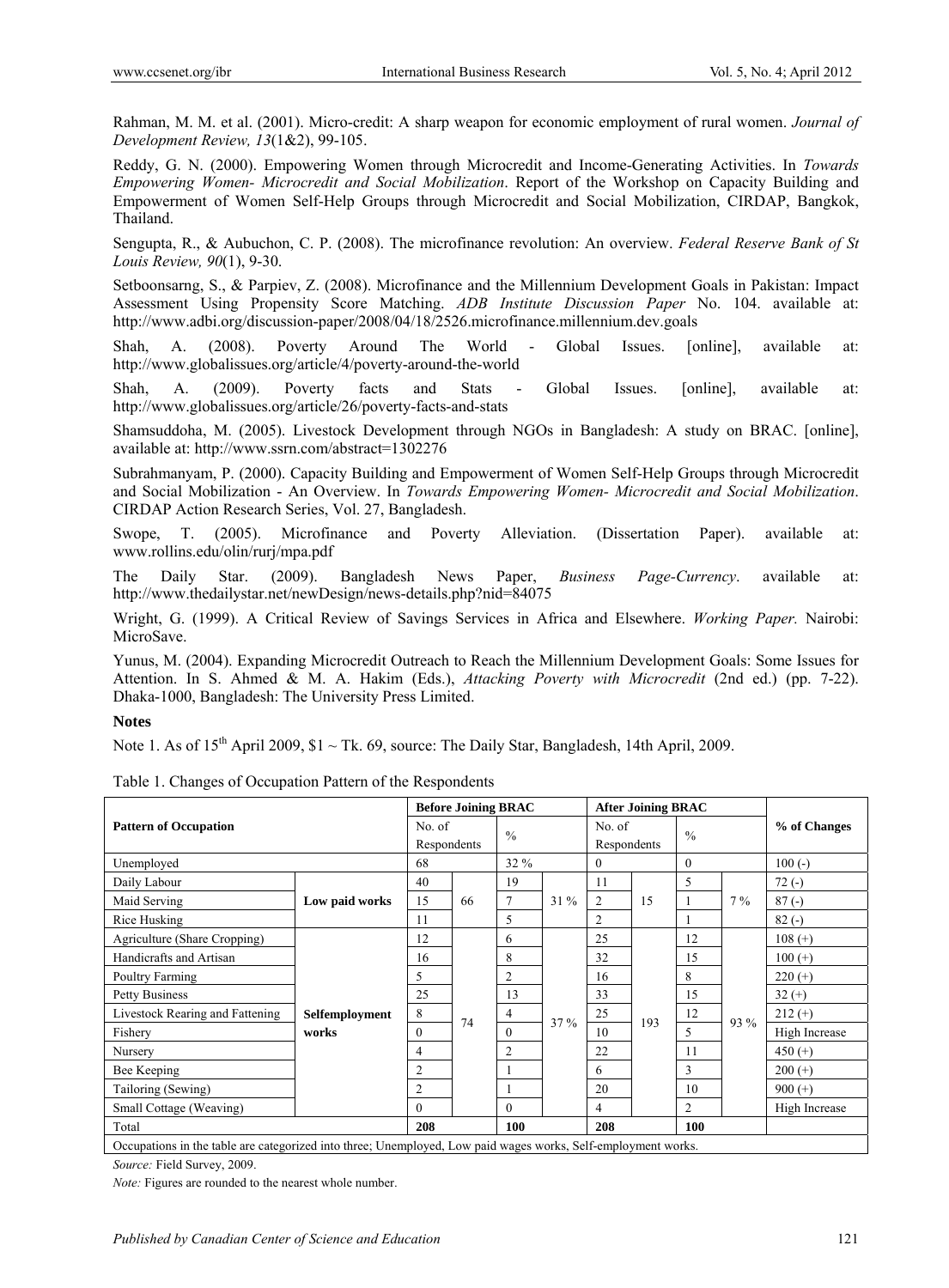#### Table 2. Changes of Monthly Income

| <b>Length of Attachment</b>     | <b>No. of Respondents</b> | Average per capita Income (Tk) |                           | <b>Changes of Per</b> | $%$ of         |  |  |
|---------------------------------|---------------------------|--------------------------------|---------------------------|-----------------------|----------------|--|--|
| (Year)                          | $n = 208$                 | <b>Before Joining BRAC</b>     | <b>After Joining BRAC</b> | Capita Income (Tk.)   | <b>Changes</b> |  |  |
|                                 | 45                        | 1211                           | 3500                      | 2289                  | $189 (+)$      |  |  |
|                                 | 32                        | 1210                           | 3890                      | 2680                  | $221 (+)$      |  |  |
|                                 | 53                        | 1200                           | 3920                      | 2720                  | $227 (+)$      |  |  |
|                                 | 32                        | 1050                           | 4000                      | 2950                  | $281 (+)$      |  |  |
|                                 | 24                        | 958                            | 4200                      | 3242                  | $338 (+)$      |  |  |
|                                 | 16                        | 860                            | 4410                      | 3550                  | $413 (+)$      |  |  |
| 9 and above                     | h                         | 850                            | 4500                      | 3650                  | $429 (+)$      |  |  |
| Combined average monthly income |                           | Tk. 3923.56.<br>Tk. 1116.67    |                           | Tk. 2806.89           | $254 (+)$      |  |  |
| ______<br>.                     |                           |                                |                           |                       |                |  |  |

**N.B.** Respondents having long attachment with BRAC operations show less income bracket before joining microcredit scheme. It is because, the inflation rate and minimum wages bracket were lower as many years back compare to survey year.

*Source:* Field Survey, 2009.

*Note:* Figures are rounded to the nearest whole number.

## Table 3. Contributions to Family Expenditure (Monthly)

| Heads of             | <b>Expenditure Contributed (Tk.)</b>              |                                                  |                          |                         |  |
|----------------------|---------------------------------------------------|--------------------------------------------------|--------------------------|-------------------------|--|
| <b>Expenditure</b>   | <b>Before Joining BRAC</b><br>(average per month) | <b>After Joining BRAC</b><br>(average per month) | Average<br>changes (Tk.) | Average<br>changes in % |  |
| <b>Basic Food</b>    | 901.24 (88 %)                                     | 2374.66 (63 %)                                   | $1473.42 (+)$            | $163 (+)$               |  |
| Clothing             | 48.94 $(5\%)$                                     | 382.58 (10 %)                                    | $333.64 (+)$             | $682 (+)$               |  |
| Health Care          |                                                   | $145.12(5\%)$                                    | $145.12 (+)$             | High increase           |  |
| Entertainment        |                                                   | $115.98(3\%)$                                    | $115.98 (+)$             | High increase           |  |
| Children's Education | $6.12(1\%)$                                       | 304.45(8%)                                       | $298.33(+)$              | $4875 (+)$              |  |
| Others               | $63.20(6\%)$                                      | 420.28 $(11\%)$                                  | $357.08(+)$              | $565 (+)$               |  |
| <b>Total</b>         | Tk. 1019.30 (100 %)                               | Tk. 3769.30 (100 %)                              | Tk. 2750                 | 270 %                   |  |

*Source:* Field Survey, 2009.

*Note:* Figures are rounded to the nearest whole number.

#### Table 4. Changes of Monthly Savings Status

| <b>Amount of Savings (Tk.) per Month</b>                                                      | <b>Before Joining BRAC</b> |               | <b>After Joining BRAC</b> |               |                       |  |
|-----------------------------------------------------------------------------------------------|----------------------------|---------------|---------------------------|---------------|-----------------------|--|
|                                                                                               | No. of Respondents         | $\frac{0}{0}$ | No. of Respondents        | $\frac{0}{0}$ | % of Changes          |  |
| No Savings                                                                                    | 164                        | 79            |                           | $\theta$      | 100 (-) High Decrease |  |
| Below 50                                                                                      | 31                         | 15            | 142                       | 68            | 358 $(+)$             |  |
| $50 - 100$                                                                                    | 10                         |               | 35                        |               | $250 (+)$             |  |
| $100 - 150$                                                                                   |                            |               | 20                        | 10            | 567 $(+)$             |  |
| $150 - 200$                                                                                   |                            |               | 8                         |               | High Increase         |  |
| 200 and above                                                                                 |                            |               |                           |               | High Increase         |  |
| <b>Total</b>                                                                                  | 208                        | 100           | 208                       | <b>100</b>    |                       |  |
| Average monthly savings before joining BRAC = Tk, $9.14$ and after joining BRAC Tk, $52.27$ . |                            |               |                           |               |                       |  |

Average savings increased after being involved with BRAC = Tk. 43.13 (472 %) per month.

*Source:* Field Survey, 2009.

*Note:* Figures are rounded to the nearest whole number.

## Table 5. Creation of New Employment Opportunity

| <b>No. of Income Earners</b>                                                        |                    | <b>Before Joining BRAC</b> |                    | <b>After Joining BRAC</b> |               |  |
|-------------------------------------------------------------------------------------|--------------------|----------------------------|--------------------|---------------------------|---------------|--|
|                                                                                     | No. of Respondents | $\frac{0}{0}$              | No. of Respondents | $\frac{0}{0}$             | % of Changes  |  |
| Only 1                                                                              | 141                | 68                         | 47                 | 22                        | $62(-)$       |  |
| Only 2                                                                              | 50                 | 24                         | 116                | 56                        | $132 (+)$     |  |
| Only 3                                                                              |                    |                            | 35                 |                           | $106 (+)$     |  |
| Only 4                                                                              |                    |                            | 10                 |                           | High Increase |  |
| <b>Total</b>                                                                        | 208                | 100                        | 208                | 100                       |               |  |
| Total number of employment before joining BRAC was 276 and after joining it is 424. |                    |                            |                    |                           |               |  |
| New employment created as many as 148 (54 % more than before joining).              |                    |                            |                    |                           |               |  |

*Source:* Field Survey, 2009.

*Note:* Figures are rounded to the nearest whole number.